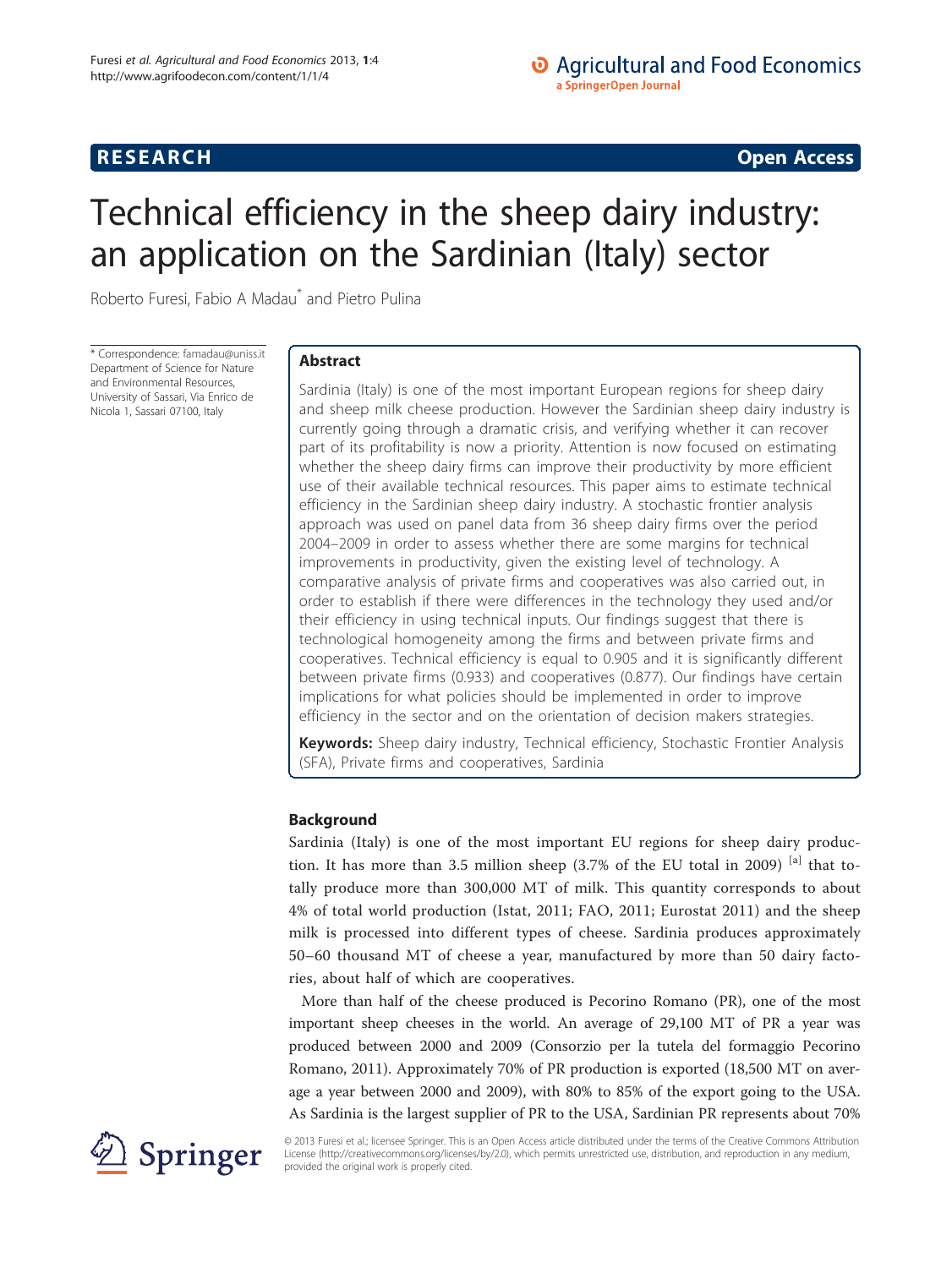of the volume of the US sheep cheese market (FAS-USDA, [2011\)](#page-10-0). Some processing firms are also exporters. They export their own cheese and what they buy from other dairies.

The US PR market is currently experiencing its worst crisis in years. This is due to a decline in domestic demand and fierce price competition from US cow milk cheese (Idda et al., [2010a](#page-10-0)). US imports of sheep milk cheese decreased dramatically between 2005 and 2009, from 26,000 MT to less than 20,000 MT (a fall of 24.3%). Imports from Sardinia fell from 18,200 MT to 13,100 MT (a fall of 28.3%). The average cheese prices peaked at \$10.70 a kilo in November 2008, started deceasing in 2009, and fell to \$6.62 a kilo in June 2010, a drop of 26.9% when compared to the average price in 2008.

Effects of the crisis in the US market were immediately felt in Sardinia. The dairy industry paid Sardinian breeders 20% less for their milk in 2010 than they did in 2008. Sardinian sheep farms operate with low profit margins (Idda et al., [2010b\)](#page-10-0). As a result, if prices were to fall for a prolonged period, many of them would have to go out of business. This would have a serious impact on productivity and the Sardinian economy in general, as well as on externalities and public goods produced by sheep farming in each farm, such as protecting the environment and the landscape, and preserving the vitality of rural communities and the lifestyle of their inhabitants.

Hence, it is of value to see whether the profitability of the Sardinian milk cheese industry can be improved. Given the central role played by the cheese producers – both private firms and cooperatives produce and export cheese – it may be useful to focus on them.

This paper aims to evaluate technical efficiency in the Sardinian sheep dairy processing sector. A stochastic frontier analysis approach was used on a panel data from 36 sheep dairy processors over the period 2004–2009, in order to assess whether there are some margins for technical improvements in productivity, given the present state of technology. In other words, our analysis was focused on estimating whether sheep dairy processors could improve their productivity by using their available resources more efficiently, without considering the prices of outputs and inputs. Particular attention was paid to determine the input–output elasticities, the role of inefficiency in explaining different levels of productivity in different firms, and the effects of a number of particular variables on inefficiency. A comparative analysis of private firms and cooperatives was also carried out, in order to establish if there were differences in the technology they used and/or their efficiency in using inputs.

#### Methods

#### Technical efficiency and the Stochastic Frontier Analysis (SFA)

According to Farrell's well-known model (Farrell [1957](#page-10-0)), technical efficiency is defined as the measure of the ability of a firm to obtain the best production from a given set of inputs (output-increasing oriented), or as a measure of the ability to use the minimum feasible amount of inputs, given a determined level of output (input-saving oriented) (Greene, [1980](#page-10-0); Atkinson and Cornwell, [1994](#page-9-0))<sup>[b]</sup>.

This sub-section briefly illustrates how technical efficiency output-oriented measures can be obtained from Stochastic Frontier Analysis (SFA) models. SFA was originally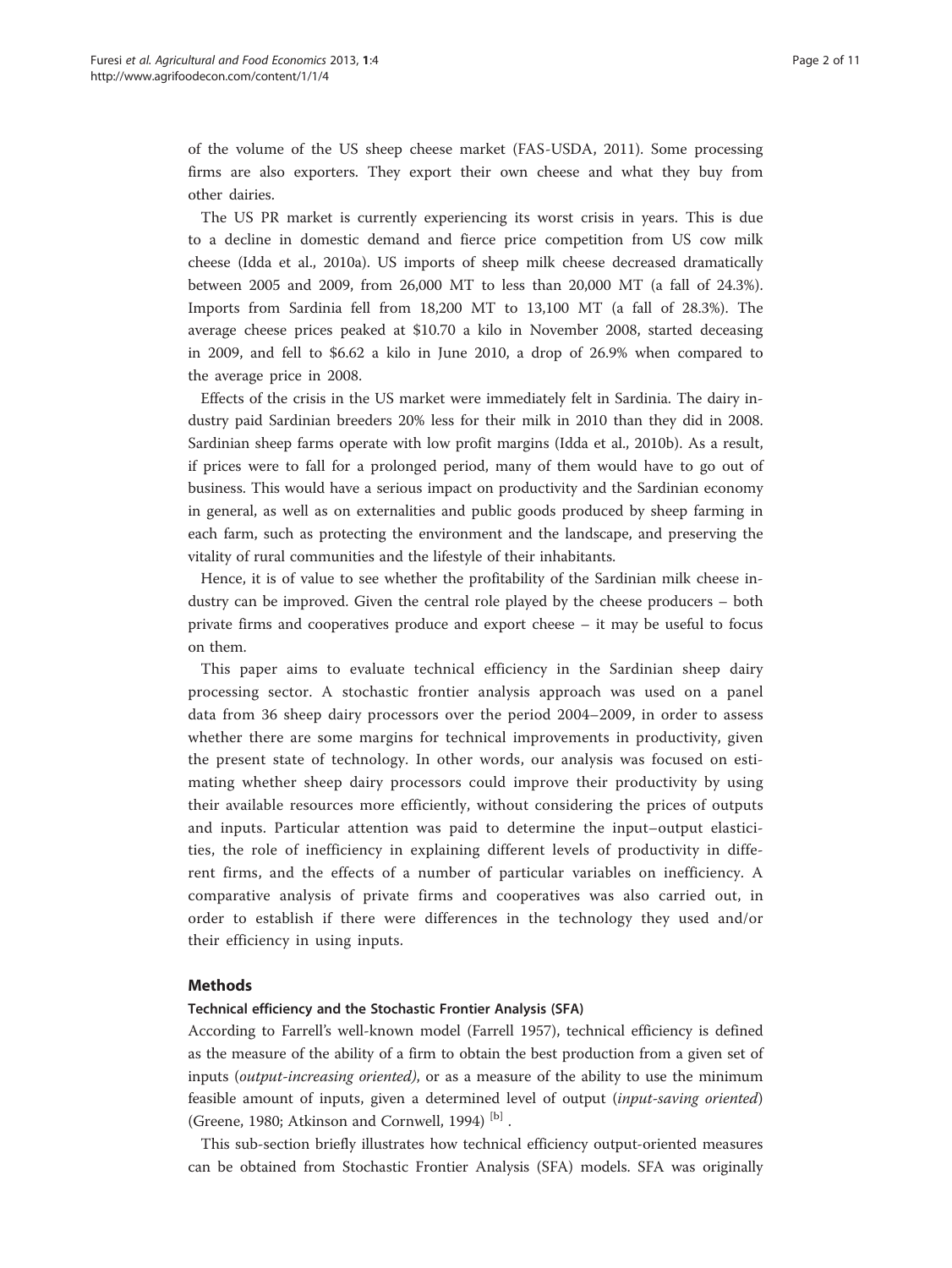and independently proposed by Aigner et al. ([1977](#page-9-0)) and Meeusen and van der Broeck ([1977](#page-10-0)). A stochastic frontier production function for panel data can be written as:

$$
y_{it} = f(x_{it}, t; \beta) \cdot exp(e); \qquad (1a)
$$

$$
e = (v_{it} - u_{it})i = 1, 2, \dots Nt = 1, 2, \dots T
$$
 (1b)

where  $y_{it}$  denotes the level of output for the *i*-th observation at year *t*;  $x_{it}$  is the row vector of inputs; t is the time index,  $\beta$  is the vector of parameters to be estimated;  $f(\cdot)$ is a suitable functional form for the frontier (generally Translog or Cobb-Douglas);  $v_{it}$  is a symmetric random error assumed to account for measurement error and other factors not under the control of the firm; and  $u_{it}$  is an asymmetric non-negative error term assumed to account for technical inefficiency (Kumbhakar and Lovell, [2000\)](#page-10-0).

The  $v_i$ 's are usually assumed to be independent and identically distributed  $N$   $(0, \sigma_v^2)$ random errors, independent of the  $u_{it}$ 's, which are assumed to be independent and identically distributed and with truncation (at zero) of the normal distribution  $\left|N\right\rangle\left(0, \sigma_u^2\right)\right|$ . The Maximum Likelihood Estimation (MLE) of (1) allows us to estimate the vector  $\beta$  and the variance parameters  $\sigma^2 = \sigma_u^2 + \sigma_v^2$  and  $\gamma = \sigma_u^2 / \sigma_u^2 + \sigma_v^2$ ; where  $0 \le \gamma \le 1$  (Coelli, [1996\)](#page-10-0) <sup>[c]</sup>. The technical efficiency (TE<sub>i</sub>) measure is obtained from the ratio of  $y_{it}$  to the maximum achievable level of output (y\*) that lies on the frontier ( $u_{it} = 0$ ) and it is given by:

$$
TE = \frac{yit}{y*} = \frac{f(xit, t, \beta) \cdot \exp(\epsilon)}{f(xit, t, \beta) \cdot \exp(vi)} = \exp(-u_i)
$$
 (2)

It means that technical efficiency depends only on the inefficiency component under the control of the firm  $(u_{ii})$ . Assuming a semi-normal distribution for  $u_{ii}$  and according to Jondrow et al. [\(1982](#page-10-0)), we are able to estimate the degree of technical efficiency of each firm.

Some authors have proposed SFA models in which the inefficiency effects  $(u_i)$  are expressed as a function of a vector of observable explanatory variables and all parameters – frontier production and inefficiency effects – are estimated simultaneously (Kumbhakar et al., [1991](#page-10-0); Reisfschneider and Stevenson, [1991;](#page-10-0) Huang and Liu, [1994](#page-10-0)). These approaches were adapted by Battese and Coelli ([1995](#page-10-0)) to take into account panel data. They proposed a model where the functional relationship between inefficiency effects and the firm-specific factors was directly incorporated into the MLE. The inefficiency term  $u_{it}$  has a truncated (at zero) normal distribution with mean  $m_{it}$ :

$$
u_{it} = m_{it} + W_{it} \tag{3a}
$$

where  $W_{it}$  is a random error term which is assumed to be independently distributed, with a truncated (at - $m_{it}$ ) normal distribution with mean zero and variance  $\sigma^2$  (*i.e.*  $W_{it} \ge -z_{it}$  such that  $u_{it}$  is non-negative). The mean  $m_{it}$  is defined as:

$$
m_{it} = Z(z_{it}, d)
$$
  $i = 1, 2, ..., N$   $t = 1, 2, ..., T$  (3b)

where Z is the vector (Mx1) of the  $z_{it}$  firm-specific inefficiency variables of inefficiency; and  $\delta$  is the (1xM) vector of unknown coefficients associated with  $z_{it}$ . This allows us to estimate the inefficiency effects arising from the  $z_{it}$  explanatory variables.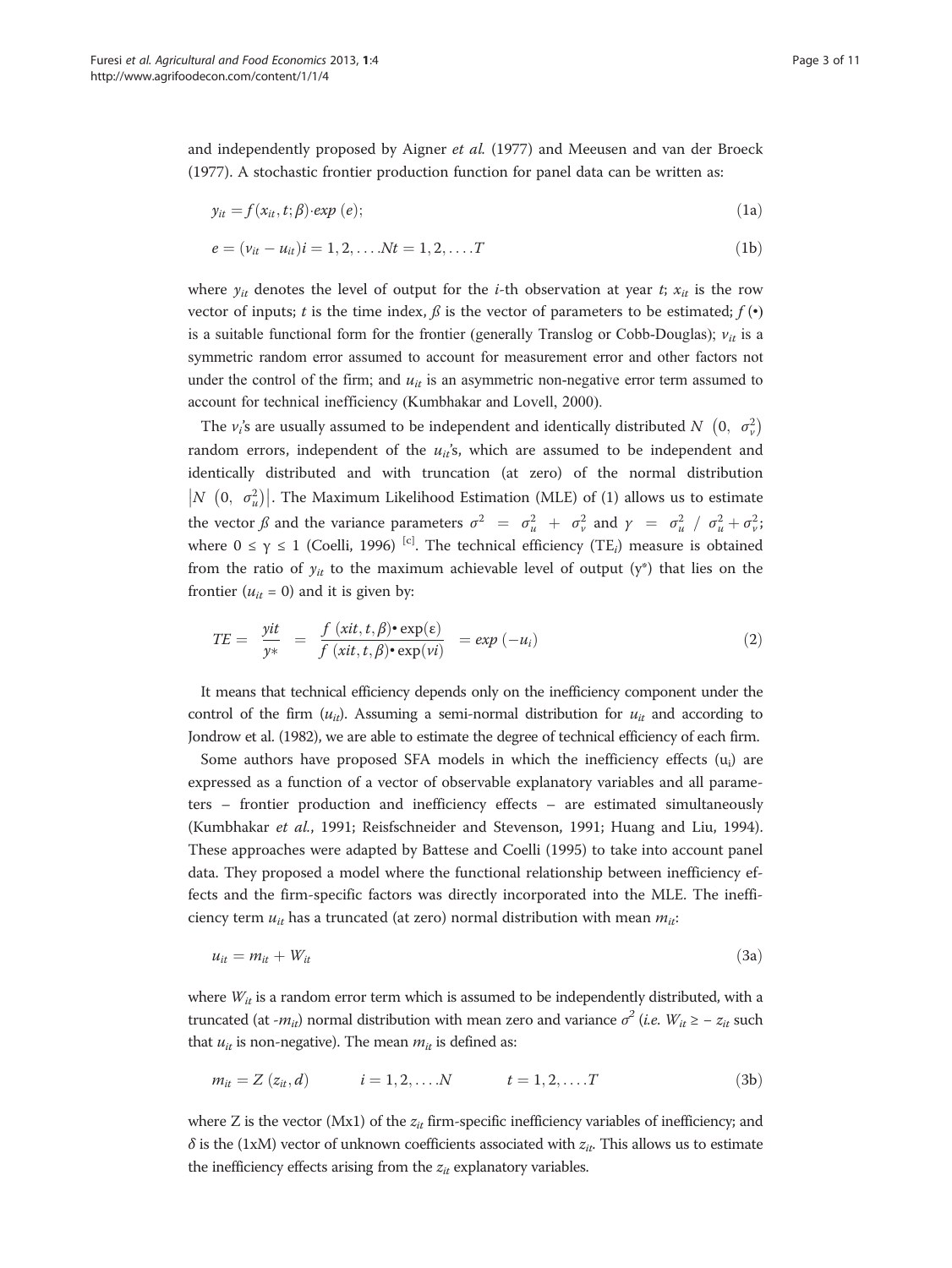#### Data and empirical model

Data were collected on a balanced panel data from 36 sheep dairy processors in Sardinia. The sample consisted of 18 private firms and 18 cooperatives  $\frac{d}{dx}$ .

The panel data covered a six-year period from 2004 to 2009 for a total of 216 observations. Information came from the Official Register of Accounts, specifically from the income statement, that firms have to submit to the "Register of the Companies" of the Italian Chambers of Commerce, Industry, Handicrafts and Agriculture (C.C.I.A.A.)<sup>[e]</sup>. In other words, we used economic and financial data reported in the available official balance sheets to describe the sheep dairy production process in Sardinia. We assumed a Translog functional form as the frontier technology specification for the sheep dairy firms. This model is similar to the Battese and Coelli [\(1995](#page-10-0)) model, with a non-neutral specification for the production frontier function. Basically, following Huang and Liu ([1994](#page-10-0)), the model assumes that technical efficiency depends on both the method of application of inputs and the intensity of input use (Karagiannis and Tzouvelekas, [2005\)](#page-10-0).

Thus the inefficiency term  $u_{it}$  explained by (3) is equal to:

$$
u_{it} = d_0 + d_{it}z_i + d_m \ln x_{mit} + W_{it} \qquad i = 1, 2, \dots N \qquad t = 1, 2, \dots T \qquad (4)
$$

which allows us to evaluate the role of inputs in conditioning inefficiency.

The Translog stochastic function production model is specified as follows:

$$
lnY_{it} = \beta_0 + \sum_{j=1}^{5} \beta_j \ln x_{jit} + \frac{1}{2} \sum_{j \leq}^{4} \sum_{k=1}^{4} \beta_{jk} \ln x_{jit} \cdot \ln x_{kit} + (vit - uit)
$$
 (5a)

where four explanatory variables are used to describe the production frontier (a fifth dummy variable is added in order to identify possible technological differences between private firms and cooperatives).

The dairy output was aggregated into one category (Y), which represents the value of sheep cheeses (and by-products) produced by each firm in a certain year (measured in Euros).

The aggregate inputs that were included as variables of the production function are as follows:

- $X_1$  Intermediate inputs used in the production process: the cost of intermediate inputs spent by firms (measured in Euros);
- $X_2$  *Labour* used in each firm in terms of total wages paid to workers (measured in Euros);
- $X_3$  Capital: measured in terms of annual depreciation rate so as to have a measure of the average annual use of the capital stock (measured in Euros);
- $X_t$  Time : the year of observation, so that the technological progress component can be captured  $(2004 = 1; 2005 = 2; \ldots, 2009 = 6)$ .

As mentioned above, a further variable was inserted in the model, a *dummy* variable  $X_p$  that describes the organisational form of the firms, *i.e.* private firms ( $X_p = 1$ ) or cooperatives ( $X_p = 0$ ). This variable was inserted in order to evaluate if there were technological differences between the two types of firm and so to analyse whether they are part of a single or two different production frontiers.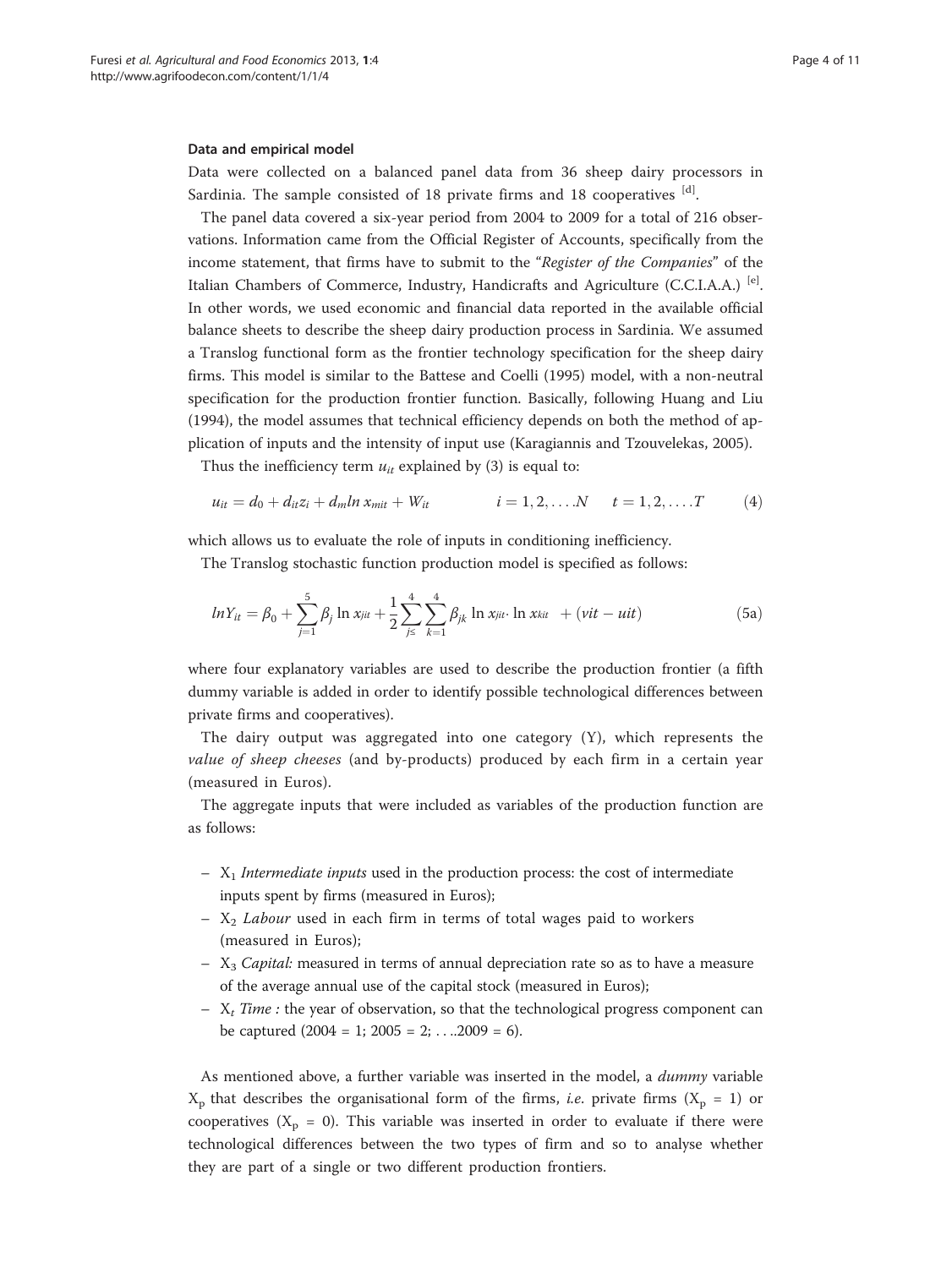$(6)$ 

Taking into account formula (4), the inefficiency model (5a) has the following form:

$$
u_{it} = \delta_0 + \delta_1 Z_{1it} + +W_{it} \tag{5b}
$$

Explanatory firm-specific variables of the inefficiency effects were represented by  $Z_1$ . This reflects the Age of the firms and - according to the non-neutral model proposed by Huang and Liu ([1994](#page-10-0)) – the same pool of variables (included time) used to describe the production frontier function  $(x_{it})$ . Thus the (5b) function is expressed by:

$$
u_{it} = \delta_0 + \delta_1 Age_{it} + \delta_2 In Intermediate inputs_{it} + \delta_3 InLabelur_{it} + \delta_4 InCapital_{it} + \delta_t Time_{it} + Wi_t
$$

The variable Age was selected in order to evaluate the role of experience in technical efficiency. We assume that older firms are more efficient than newer ones because they have accumulated experience and knowledge *(learning by doing*) that allow them to improve their technical and economic performance (Nelson and Winter, [1982](#page-10-0)).

#### Results and Discussion

#### The Frontier Model

The parameters for the function and inefficiency model were estimated simultaneously, using the computer programme FRONTIER 4.1, created by Coelli [\(1996\)](#page-10-0). The results of the ML estimates on the Translog function model (5) are reported in Table [1.](#page-5-0) The original model was, however, repeatedly tested, in order to evaluate whether the adopted model was statistically significant and suitable for the data used.

We used the Generalised likelihood-ratio test as a testing procedure. This allowed us to compare a restricted model with the adopted model (Bohrnstedt and Knoke, [1994](#page-10-0)). The statistic associated with this test is defined as:

$$
l = -2lnL = -2 \left[ ln \frac{L(H0)}{L(H1)} \right] = -2[ln L(H_0) - ln L(H_1)] \tag{7}
$$

where  $L(H_1)$  and  $L(H_0)$  are the log-likelihood value of the adopted model and of the restricted model respectively. The statistic test parameter  $\lambda$  has, approximately, a chisquare (or a mixed-square) distribution with a number of degrees of freedom equal to the number of parameters (restrictions). These are assumed to be zero in the nullhypothesis  $H_0$ <sup>[f]</sup>.

A first set of tests was applied to the frontier model. We tested the null-hypotheses of adopting a Hicks-neutral technical change function ( $H_0$ :  $\beta_{1t}$ ;  $\beta_{2t}$ ;  $\beta_{3t}$  = 0), of adopting a non-technological change in the observed panel ( $H_0$  :  $\beta_t$ ,  $\beta_{1t}$ ,  $\beta_{2t}$ ,  $\beta_{3t}$ ,  $\beta_{tt}$ = 0), and of adopting a Cobb-Douglas specification form to describe the frontier production  $(H_0: \beta_{ii} = 0)$ , respectively.

We also tested if there were technological differences between private firms and cooperatives. If the null hypothesis  $H_0$  :  $\beta_p = 0$  is rejected, this means that cooperatives and private firms use different technologies and lie on different frontier functions.

The results in Table [2](#page-6-0) suggest that the former two hypotheses can be rejected, but that the hypothesis of the functional form of the frontier cannot be rejected. This implies that the Cobb-Douglas frontier is a more adequate representation of the data than the Translog frontier.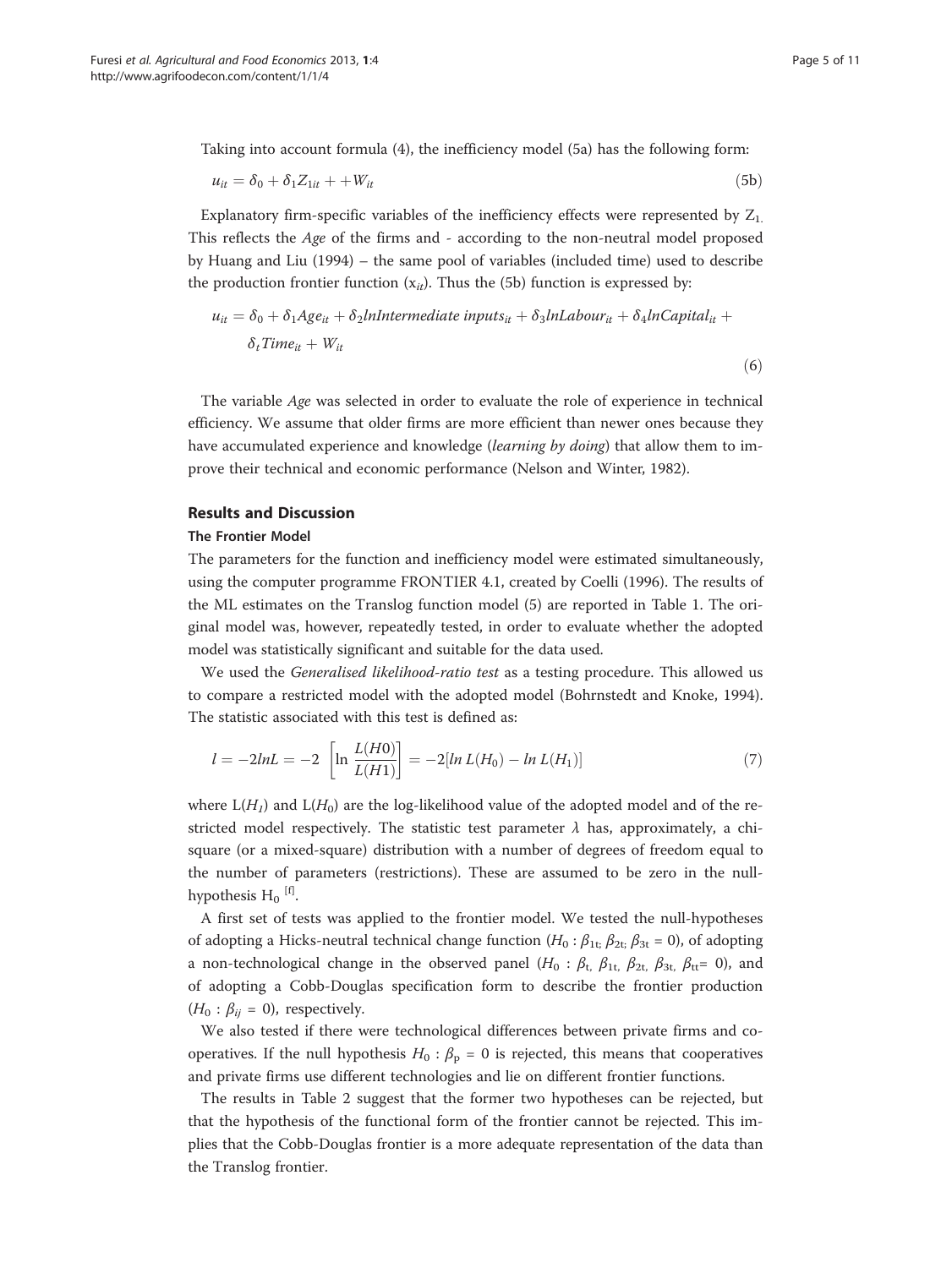| Variable                                                                   | Parameter        | Translog <sup>(1)</sup> | Cobb-Douglas <sup>(2)</sup> |  |
|----------------------------------------------------------------------------|------------------|-------------------------|-----------------------------|--|
| FRONTIER MODEL                                                             |                  |                         |                             |  |
| Constant                                                                   | $\beta_0$        | 2.888 (0.121)           | 1.161(0.168)                |  |
| Intermediate inputs                                                        | $\beta_1$        | 0.101 (0.148)           | $0.662$ (0.036)             |  |
| Labour                                                                     | $\beta_2$        | 0.557(0.162)            | 0.249(0.037)                |  |
| Capital                                                                    | $\beta_3$        | 0.012(0.044)            | 0.098(0.023)                |  |
| Private/coop.                                                              | $\beta_{\rm p}$  | $-0.013(0.063)$         |                             |  |
| Year                                                                       | $\beta_{t}$      | $-0.114(0.074)$         | 0.011(0.008)                |  |
| (Inter. Inputs $\times$ Inter. inputs)                                     | $\beta_{11}$     | 0.098(0.022)            |                             |  |
| (Intermediate inputs $\times$ Labour)                                      | $\beta_{12}$     | $-0.278(0.160)$         |                             |  |
| (Intermediate inputs x Capital)                                            | $\beta_{13}$     | 0.049(0.034)            |                             |  |
| (Intermediate inputs × Year)                                               | $\beta_{1t}$     | 0.089(0.035)            |                             |  |
| $(Labour \times Labour)$                                                   | $\beta_{22}$     | 0.124(0.058)            |                             |  |
| $(Labour \times Capital)$                                                  | $\beta_{23}$     | 0.010(0.015)            |                             |  |
| $(Labour \times Year)$                                                     | $\beta_{2t}$     | $-0.018(0.015)$         |                             |  |
| (Capital $\times$ Capital)                                                 | $\beta_{33}$     | $-0.013(0.011)$         |                             |  |
| (Capital $\times$ Year)                                                    | $\beta_{3t}$     | 0.013(0.009)            |                             |  |
| (Year $\times$ Year)                                                       | $\beta_{tt}$     | 0.008(0.003)            |                             |  |
| EFFICIENCY EFFECTS                                                         |                  |                         |                             |  |
| Constant                                                                   | $\delta_0$       | 0.781(0.328)            |                             |  |
| Age                                                                        | $\delta_1$       | $-0.344(0.185)$         | $-0.188(0.121)$             |  |
| Intermediate inputs                                                        | $\delta_2$       | $-0.299(0.183)$         | $-0.172(0.152)$             |  |
| Labour                                                                     | $\delta_3$       | $-0.415(0.251)$         | $-0.363(0.237)$             |  |
| Capital                                                                    | $\delta_4$       | 0.668(0.454)            | 0.614(0.365)                |  |
| Year                                                                       | $\delta_{\rm t}$ | $-0.026(0.019)$         | $-0.028(0.020)$             |  |
| <b>VARIANCE PARAMETERS</b>                                                 |                  |                         |                             |  |
| $\sigma^2 = \sigma_u^2 + \sigma_v^2$                                       | $\sigma^2$       | 0.081(0.054)            | 0.062(0.041)                |  |
| $\gamma = \sigma_u^2/(\sigma_u^2 + \sigma_v^2)$                            | γ                | 0.885(0.085)            | 0.864(0.104)                |  |
| $\gamma * = \gamma / \left[ \gamma + \frac{1-\gamma}{\pi/(\pi-2)} \right]$ | $v^*$            | 0.954                   | 0.946                       |  |
| Log-likelihood function                                                    |                  | 32.305                  | 23.560                      |  |
| <b>Mean TE</b>                                                             |                  | 0.898(0.090)            | 0.905(0.091)                |  |
| Returns to scale                                                           |                  | 1.022                   | 1.009                       |  |

<span id="page-5-0"></span>

|  |  |  |  |  | Table 1 ML estimates for SFA parameters and for TE |  |  |  |
|--|--|--|--|--|----------------------------------------------------|--|--|--|
|--|--|--|--|--|----------------------------------------------------|--|--|--|

(1) Adopted Model (Translog)<sup>(2)</sup> Preferred Model (Cobb-Douglas with no  $\delta_0$  intercept).

γ\* is described in the text below.

The null hypothesis on technological homogeneity between the two organisational forms is also not rejected, so private firms and cooperatives lie on the same frontier function.

A second set of tests associated with the inefficiency model was conducted using the Cobb-Douglas function model  $[f]$ . These tests were designed to verify the following: whether the neutral model is more suitable for the data than the non-neutral one  $(H_0:$ δ<sub>2</sub>; δ<sub>3</sub>; δ<sub>4</sub> = 0); whether the inefficiency effects are absent from the model ( $H_0$ :  $\gamma = \delta_0$ ;  $\delta_1$ ;... $\delta_n$  = 0); whether the nature of the inefficiency effects are stochastic or not ( $H_0$ :  $\gamma = \delta_0$ ;  $\delta_2$ ;  $\delta_3$ ;  $\delta_4 = 0$ ): whether the inefficiency effects have an intercept  $(H_0 : \delta_0 = 0)$ ; whether no firm-specific factors exist  $(H_0 : \delta_1; \ldots; \delta_n = 0)$ ; and whether Age is a significant explanatory variable of the model  $(H_0 : \delta_1 = 0)$ <sup>[h]</sup>.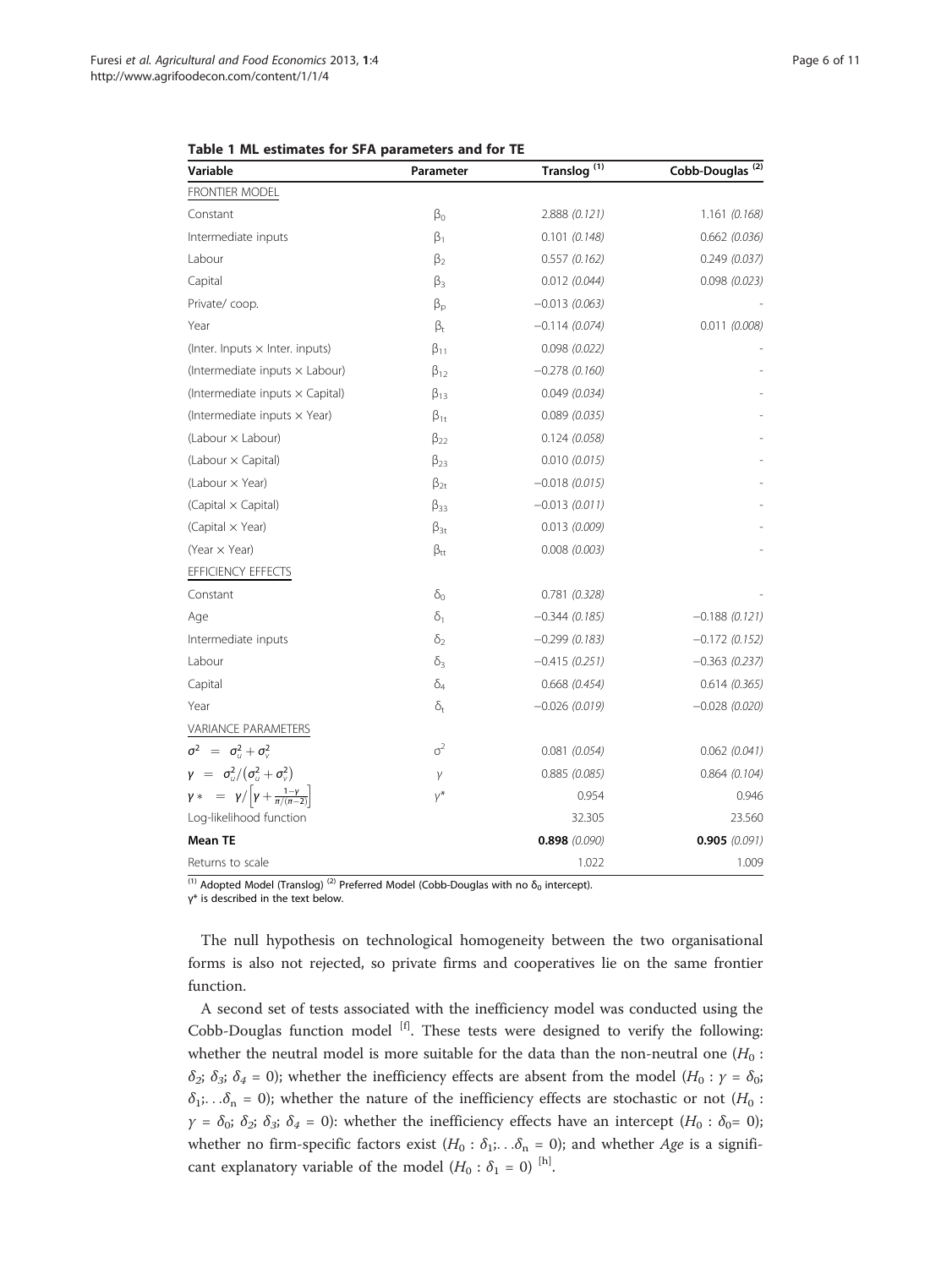<span id="page-6-0"></span>Table 2 Hypothesis testing for the adopted model

| <b>Restrictions</b>                                                              | Model                          | $L(H_0)$ | $\lambda$ | d.f.           | $\chi^2_{0.95}$ | <b>Decision</b> |
|----------------------------------------------------------------------------------|--------------------------------|----------|-----------|----------------|-----------------|-----------------|
| None                                                                             | Translog, non neutral          | 32.31    |           |                |                 |                 |
| $H_0: \beta_{1t}$ $\beta_{2t}$ $\beta_{3t} = 0$                                  | Hicks-neutral technical change | 24.77    | 15.06     | 3              | 7.82            | Rejected        |
| $H_0: \beta_{t}$ , $\beta_{1t}$ , $\beta_{2t}$ , $\beta_{3t}$ , $\beta_{tt} = 0$ | No technical change            | 20.86    | 22.89     | 5              | 11.67           | Rejected        |
| $H_0: \beta_{D} = 0$                                                             | Technological homogeneity      | 30.85    | 2.90      | 1              | 3.84            | Not reject      |
| $H_0: \beta_{ii} = 0$                                                            | Cobb-Douglas                   | 23.71    | 17.19     | 10             | 18.31           | Not reject      |
| None                                                                             | Cobb Douglas                   | 23.71    |           |                |                 |                 |
| $H_0$ : $\delta_2$ ; $\delta_3$ ; $\delta_4 = 0$                                 | Neutral                        | 17.73    | 11.96     | 3              | 7.82            | Rejected        |
| $H_0: \gamma = \delta_1: \ldots \delta_n = 0$                                    | No inefficiency effects        | 20.82    | 5.77      | 6              | $11.91*$        | Rejected        |
| $H_0: \gamma = \delta_0$ ; $\delta_2$ ; $\delta_3$ ; $\delta_4 = 0$              | No stochastic effects          | 21.06    | 5.30      | 5              | $10.37*$        | Rejected        |
| $H_0$ : $\delta_0 = 0$                                                           | No intercept                   | 23.09    | 1.24      | 1              | 3.84            | Not reject      |
| $H_0: \delta_1: \ldots \delta_n = 0$                                             | No firm-specific factors       | 16.86    | 13.68     | $\overline{4}$ | 9.49            | Rejected        |
| $H_0$ : $\delta_1 = 0$                                                           | No Age effects                 | 21.59    | 4.04      |                | 3.84            | Rejected        |

\* Critical values with an asterisk are taken from Kodde and Palm ([1986](#page-10-0)). For these variables the statistic  $\lambda$  follows a mixed  $\chi^2$  distribution.

Our results suggest that all the above hypotheses can be rejected, with the exception of the hypothesis on the absence of the intercept in the inefficiency model. The preferred model is thus a Cobb-Douglas frontier function in which the parameter  $\delta_0$  is equal to zero (see last column of Table [1\)](#page-5-0).

#### Structure of production and technical efficiency

The estimated function satisfies both properties of *monotonicity* (all parameters are positive) and diminishing marginal productivity (the magnitude is lower than unity for each parameter) (Table [1\)](#page-5-0).

The estimated production elasticities suggest that *intermediate inputs* are by large the most important input in conditioning productivity. The production elasticity associated with this variable is 0.662 and this suggests that a 1% increase (or reduction) in intermediate inputs would produce, all other things being equal, a corresponding increase (or reduction) in production of 0.66%. The estimated elasticities of the other two inputs are lower (0.249 for labour and 0.098 for capital). Returns to scale are estimated to be substantially constant (1.009)

The time variable is positive, but the low magnitude (0.011) means that time does not greatly affect production.

Analysis of the technical efficiency of sheep dairy firms shows that, on average, they use their technology with 90.5% efficiency. Since it is an output-oriented measure, this result suggests that, if technology remains at the present levels and sheep dairy firms use their disposable resources more effectively, they would only be able to increase output by about 10%.

Estimation of the ratio-parameter  $\gamma$  gives information on the weight of technical efficiency on production. The estimated  $\gamma$  is significant (for  $\alpha = 0.01$ ) and this implies that differences in technical efficiency among firms are relevant for explaining variations in output in the sample (more than 80% of the variability on the whole). However, this parameter value could not be taken as a measure of the relative contribution of the inefficiency term to total output variance, because this measure can be obtained by estimating the ratio-parameter  $\gamma^*$ .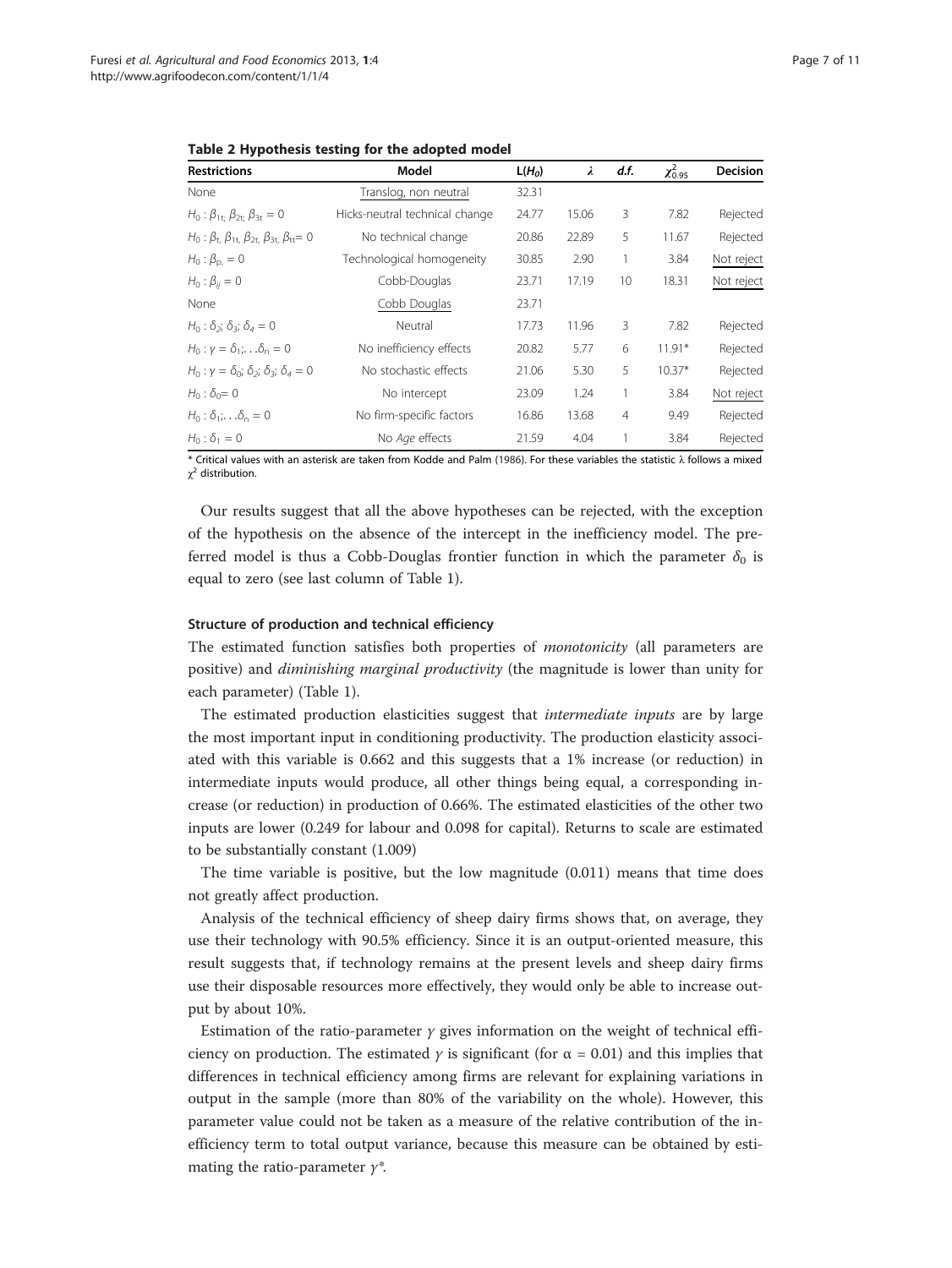Parameter  $\gamma^*$  is also significant (for  $\alpha = 0.01$ ), which indicates that about 95% of the general differential between observed and best-practice output is due to the existing difference in efficiency among firms ( $\gamma^* = 0.946$ ), i.e., it suggests that technical efficiency might play a crucial role among the factors affecting productivity in the sheep dairy firms.

Finally, on the basis of the specific estimated scores reported by each firm, there was on average a significant difference (for  $\alpha = 0.01$ ) in technical efficiency between private firms (TE =  $0.933$ ) and cooperatives (TE =  $0.877$ ) (Table 3).

### Source of inefficiency

Our estimated findings suggest that, as expected, the age of the firms (−0.188) is positively (negatively) related to technical efficiency (inefficiency). They suggest that older firms tend to be more efficient, even if only slightly, than newer firms. This is probably because they have accumulated the experience and knowledge (learning by doing) that permits them to improve their technical performance over time. In addition, ML estimates of the relationship between technical efficiency and inputs show that all inputs play a significant role in determining efficiency. Using intermediate inputs (−0.172) and labour (−0.028) affects efficiency positively, while we found that a firm's inefficiency was strongly related to the capital endowment (0.614). In other words, technical efficiency tends to decrease when capital increases in sheep dairy firms.

In conclusion, the empirical findings suggest that sheep dairy firms tend to become more efficient over time, although the magnitude of the increase is extremely low (0.028), which indicates that the time factor has only a weak effect on efficiency levels.

#### Conclusions

The model's results allow us to present some arguments which need to be explored in more depth in further studies.

i. Technological homogeneity. 95% of the variance of performances is explained by differences in technical efficiency. In other words, results suggest that any significant differences exist in processing technologies in the sample. This technological homogeneity applies to all types of Sardinian firms and can be partly explained by the overwhelming dominance of PR cheese in the sheep dairy industry, where other products have to share the same factories with PR. In our opinion this is only part of the story, because the same performance levels were found in the few firms where PR was not produced or made up only a small part of the production. This technological homogeneity was found in both private firms and cooperatives, and sheds light on the well-defined strategic choices made by the

|                               |         | .                   |              |  |
|-------------------------------|---------|---------------------|--------------|--|
| <b>TE</b>                     | Private | <b>Cooperatives</b> | <b>TOTAL</b> |  |
| Mean                          | 0.933   | 0.877               | 0.905        |  |
| S.d.                          | (0.057) | (0.110)             | (0.091)      |  |
| Max                           | 1.000   | 0.980               | 1.000        |  |
| Min                           | 0.717   | 0.544               | 0.544        |  |
| No. of firms                  | 18      | 18                  | 36           |  |
| No. of observations (6 years) | 108     | 108                 | 216          |  |

Table 3 Estimated technical efficiency in private firms and cooperatives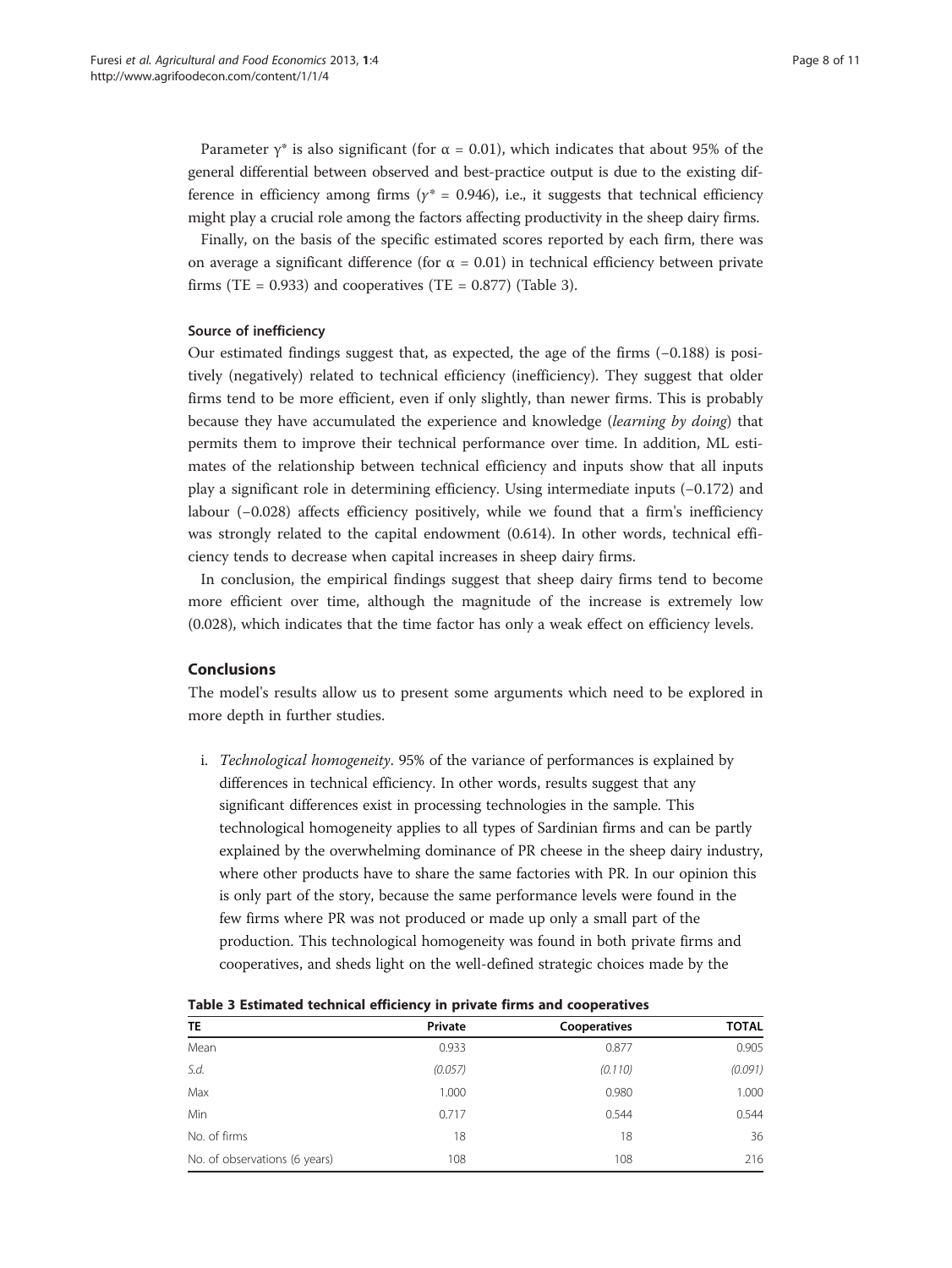Sardinian sheep industry as a whole when the question of adopting new technology arises. Constant returns to scale strengthen the idea of widespread homogeneity in technological levels in the region among both large and small firms, almost as though there was a modular processing technique.

- ii. Limited scope for recovering efficiency. We cannot place great reliance on recovering efficiency. Despite the relative and not absolute meaning of the term "efficiency" used here, we have to recognize that the mean TE of the Sardinian sheep dairy industry is 90%, with private firms having a TE of 93% and cooperatives a TE of 87%. This means that full exploitation of the factors of production would allow each firm to increase its output by a mean value of 606,000 Euros. If one bears in mind that our survey covered 36 of the 50 Sardinian firms, then it is reasonable to assume that the total loss to the industry is 30 million Euros. Thus, this can be considered to have a significant but not decisive impact on the agri-food integrated system.
- iii. The role of raw material, capital and other inputs. The raw material (milk) to be processed and labour inputs showed high production elasticities and TE. Capital input is, however, associated with a low production elasticity, and has a decreasing effect on TE. This is an unequivocal sign of excessive investment and under-exploitation of the plants' production capacities. As is well known, the firms stop processing activities in the summer due to the lack of milk, and the plants only work for a limited number of hours during the day. Recovering efficiency, where it is worth it, means increasing the volume of milk to be processed and more intensive employment of workers. There is a conflict between arguing for improving efficiency and the present market conditions, where producers are facing difficulties in selling accumulated surpluses of PR. The technical solution to the problem is therefore to change the conditions of the market. Another important factor in recovering efficiency is experience. We found a significant relationship between TE elasticity and the age of the firm. Experience is a strategic tool that can be used to develop the Sardinian sheep dairy industry.

Summing up the above arguments, we can state that the processing part of the Sardinian sheep milk agribusiness carries out its role effectively. In other words, farmers cannot blame industrial entrepreneurs for the differences in prices of the finished products and the prices paid to primary producers for the raw materials. On the other hand, there is some limited space for improving milk processing performances, and these can be exploited at present. Undoubtedly, oversized capital investment, rather than underemployment of raw materials and labour, seems to be the most important limiting factor in the performance of the industry.

Efficient use of processing plants needs to be supported in two ways: first, the raw material needs to be supplied for a longer period; second, the plants need to be used for longer periods of the day. The former objective encounters some problems related to the close link between the availability of natural forage resources and the reproductive activity of the animals. Refrigerating the milk could help to overcome this problem, as well as also having the additional advantage of making milk available for producing fresh dairy products, such as cottage cheese, which are in high demand during the summer. However, it must be recognised that this solution is in contradiction with the problem of the under-exploitation of the plants in the other seasons. This leads us to suggest an alternative solution. Given the accumulation of unsold PR surpluses, suggesting that the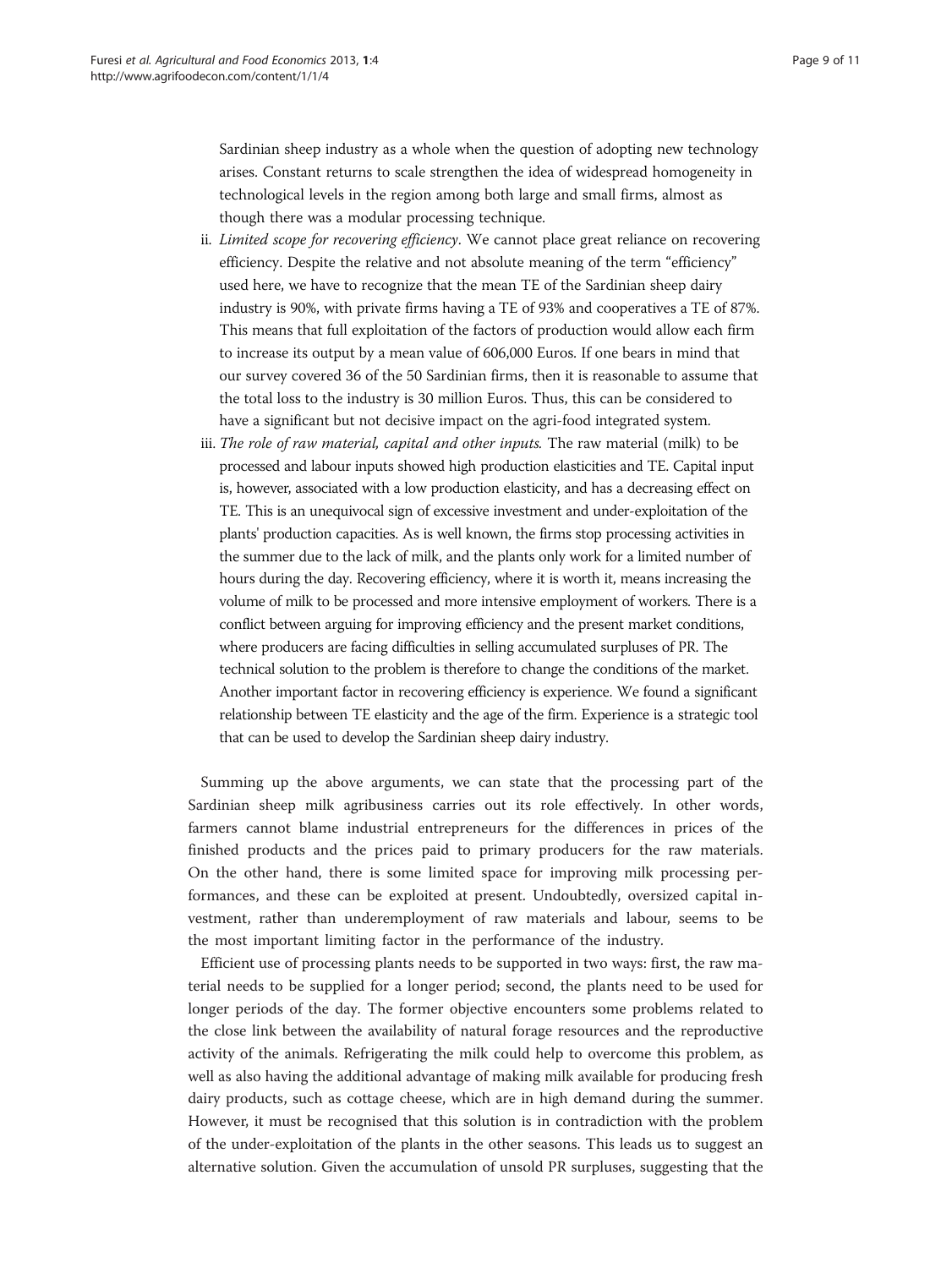<span id="page-9-0"></span>more plants should be used more intensively by increasing the volume of milk to be processed seems inappropriate. It is more realistic to envisage a solution where the number of processing plants and their production capacity is appropriate for the market demand for the final product. In other words, analysis of technical efficiency cannot be treated separately from marketing strategies.

The three issues addressed here – technical homogeneity, recovery of efficiency and overcapitalization – seem to suggest that decision makers should converge on the same strategic option, i.e. diversification. This does not necessarily or exclusively mean broadening the Sardinian dairy industry supply basket. It also has to be seen as a strong recommendation for re-organising the entire processing and marketing system by breaking the circle of technological homogeneity and finding new outlets for new as well as existing final products.

## Endnotes

<sup>a</sup> After Wales, Scotland and Castile and Leon (Spain), Sardinia has the largest number of dairy sheep in the EU.

b When firm operates in a constant return to scale area the input and outputoriented measures coincide (Fare and Lovell, [1978](#page-10-0)).

 $\degree$  Following the suggestion made by Battese and Corra [\(1977\)](#page-10-0), Battese and Coelli ([1995](#page-10-0)) suggest replacing the parameter  $\lambda = \sigma_u / \sigma_v$  originally proposed in the SFA models with  $\gamma$  because it can be searched for between zero and one. This allows us to obtain a suitable starting value for an iterative maximisation process.

<sup>d</sup> Ethical concerns: no experimental research on humans or animals have been carried out.

<sup>e</sup> The authors wish to thank the C.C.I.A.A. of Sassari for allowing us to collect the data. For more information about the Register of the Companies and data, see [http://](http://www.registroimprese.it) [www.registroimprese.it.](http://www.registroimprese.it)

<sup>f</sup> When  $\lambda$  is lower than the correspondent critical value (for a given significance level), we cannot reject the null-hypothesis.

<sup>g</sup> Tests on Translog specification produced similar results to these applied on the Cobb-Douglas specification. In Table [2](#page-6-0) only the test estimations on the preferred specification of the frontier (Cobb-Douglas) are reported.

<sup>h</sup> If the null hypothesis  $H_0$ :  $\delta_m = 0$  is not rejected, the model can be substantially described by the neutral function model explained by (3) and originally proposed by Battese and Coelli ([1995](#page-10-0)).

#### Competing interests

The authors declare that they have no competing interests.

#### Authors' contributions

The study was jointly carried out by the authors. However, RF wrote the paragraph 1, FA Madau wrote the paragraph 2 and 3, and PP wrote the paragraph 4. All authors read and approve the final manuscript.

Received: 14 May 2012 Accepted: 8 March 2013 Published: 15 May 2013

#### References

Aigner DJ, Lovell CAK, Schmidt PJ (1977) Formulation and Estimation of Stochastic Frontier Production Function Models, J. Econom 6(1):21–37

Atkinson SE, Cornwell C (1994) Estimation of Output and Input Technical Efficiency Using a Flexible Functional Form and Panel Data. Int Econ Rev 35(1):245–255